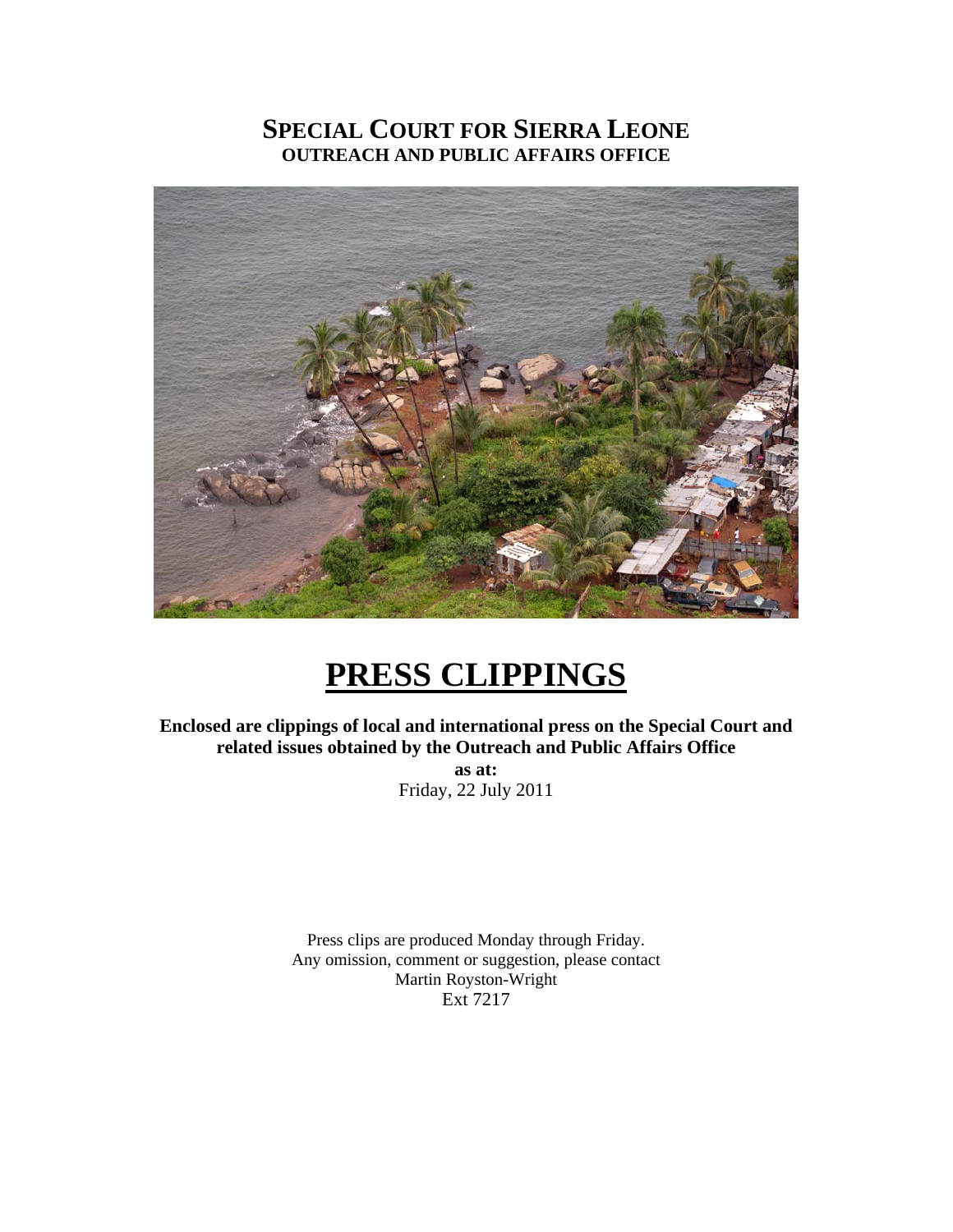| <b>Local News</b>                                                             |            |
|-------------------------------------------------------------------------------|------------|
| Prisons Blame Judiciary for Overcrowding / For di People                      | Page 3     |
| <b>International News</b>                                                     |            |
| Suspected Serbian War Criminal Extradited to The Hague / Agence France Presse | Page 4     |
| Ottawa Seeks 'War Criminals' Hiding in Canada / BBC Online                    | Page 5     |
| Lebanese Worry About Confrontation Over Hariri Tribunal / Voice of America    | Pages 6-7  |
| The Criminal Fraud of the ICC / Media with Conscience                         | Pages 8-15 |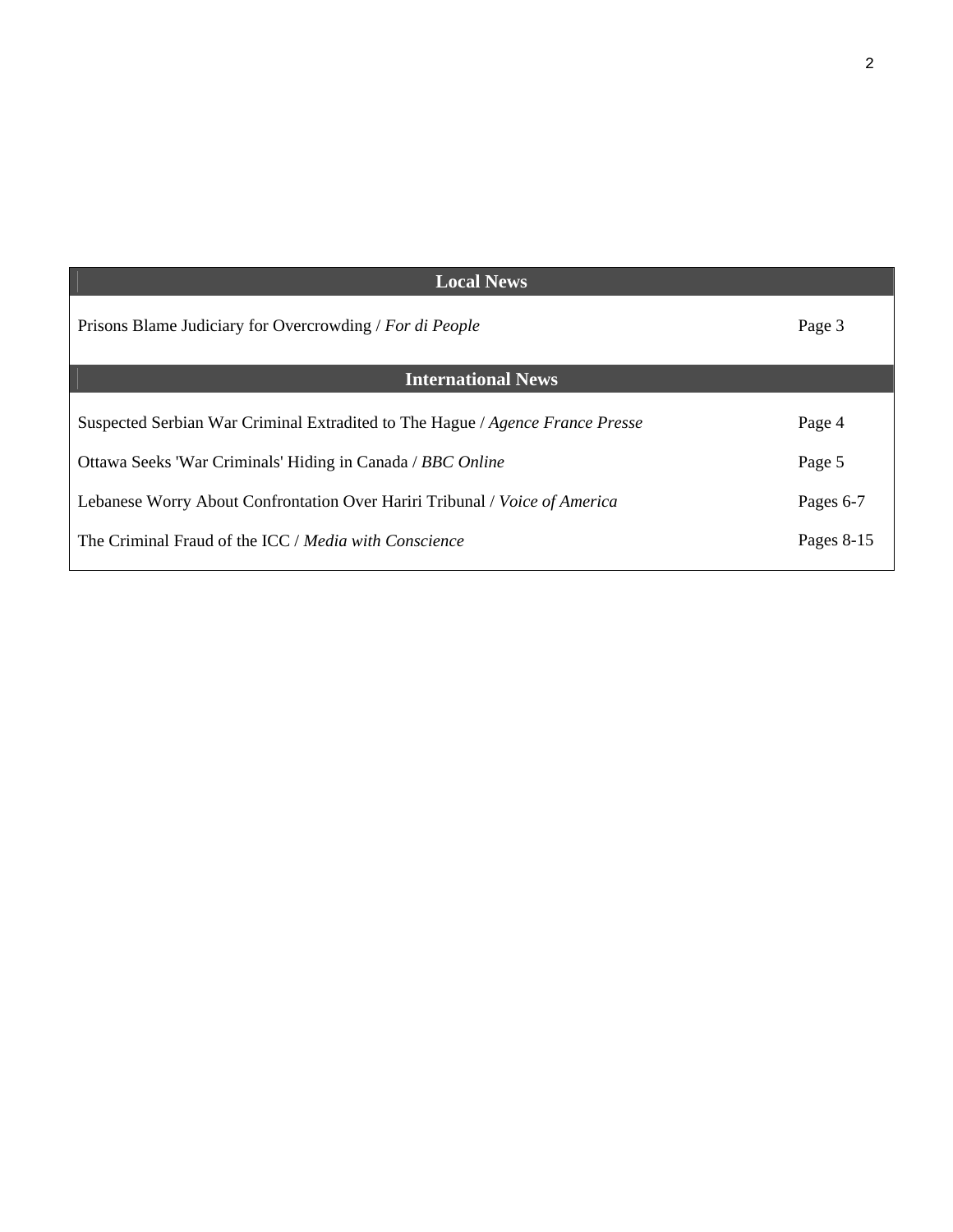## For di People Friday, 22 July 2011



PRISONS AUTHORITY has blamed the Judiciary for the overcrowding of inmates at the maximum Pademba Road Prisons.

hand information about

#### by DESRIL **COLE**

The allegation was made by the Prison Authority during a conducted tour of the Pademba Road Prisons by the Ombudsman, Justice Cowan to have first

the welfare of inmates. During the visit. prisoners informed the Ombudsman that, their welfare is very appalling as they do not have access to good food and medical facility and that. overcrowding in cells is also a major problem as

twelve inmates are put in a single cell. The Ombudsman requested them to channel their complaints through his office for further action as their human rights have been violated. adding, that the prison should not be seen as a place of ill-treatment but

a correction center that is geared towards reformatting people who had been in conflict with the law.

The Public Relations Officer, Mohamed Jimmy said, the judiciary should be blamed for the problem encountered by prisoners at the Pademba Road Prisons because of the slow pace in which remand cases are adjudicated.

He said 70 percent of inmates at the prison are remand prisoners whose cases have not been adjudicated by the judiciary for months simply because they cannot afford the services of a lawyer.

He noted that, despite the huge amount of remand prisoners that are presently detained at the Prison without adjudication, the judiciary

the judiciary has created serious congestion in the cells as twelve inmates are dumped in a single compartment and that this has led to the poor health facilities in the prisons.

He noted that, the prison confinement was initially built to accommodate 724 inmates but it is sad

to note that. 1500 are presently detained at the Pademba Road prison and majority of whom are remand prisoners. He said such overcrowding will definitely make prisoners vulnerable to medical scourges and other related problems, adding, that the prison is presently faced with the problems of drugs supply as most of the contractors who had been

awarded contracts for the supply of drugs to the prisons department are not living up to the task.

He however. promised that, the prisons authority is making frantic efforts to get the Mafanta Prisons at Magburaka opened within the shortest possible time to help salvage the congestion problems faced by the prisons over the past years.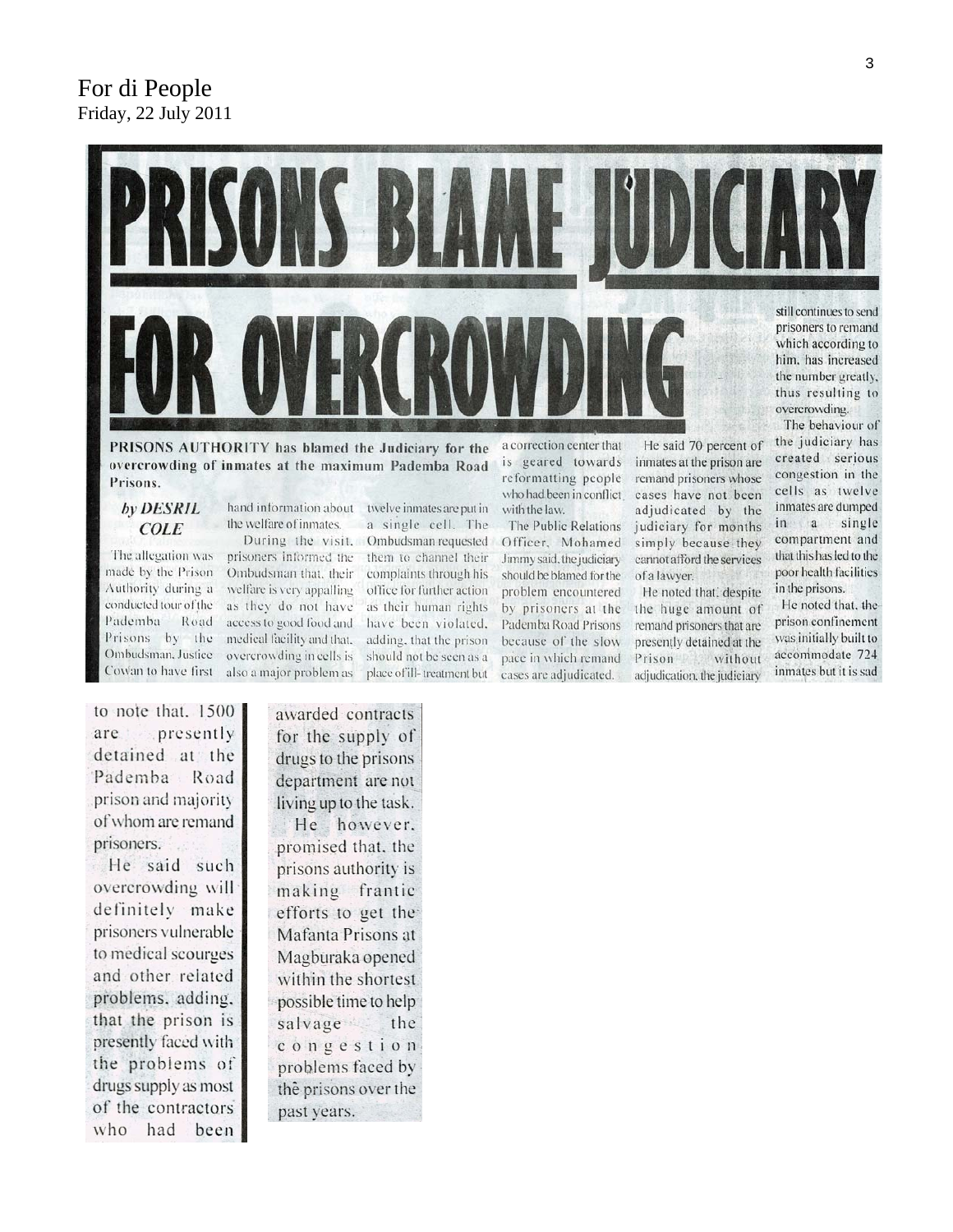## Agence France Presse Friday, 22 July 2011

## **Suspected Serbian war criminal extradited to the Hague**



*[Großansicht des Bildes mit der Bildunterschrift: The war](http://www.dw-world.de/popups/popup_lupe/0,,15259123,00.html)  [crimes fugitive was on the run for seven years](http://www.dw-world.de/popups/popup_lupe/0,,15259123,00.html)* 

Goran Hadzic, a wartime leader of Croatia's Serbs and a suspected war criminal, was allowed to visit his mother before his extradition to the International Criminal Tribunal for the former Yugoslavia (ICTY) in The Hague.

Serbian media reported on Friday that a convoy of police vehicles carrying suspected war criminal Goran Hadzic left a special court building in Belgrade in the morning.

They also said that Hadzic was taken to Novi Sad, some 80 kilometers west of Belgrade, to see his mother, who is reportedly on her deathbed.

The former Croatian Serb leader has waived his right to appeal the extradition and is expected to be taken to Belgrade airport later on Friday and board a flight to the Hague, where he will be handed over to the International Criminal Tribunal for the former Yugoslavia.

Hadzic, 52, was arrested on charges of war crimes on Wednesday after seven years on the run in the mountain region of Fruska Gora near the northern city of Novi Sad.

As a rebel Serb leader in Croatia in the 1990s, he is accused of crimes against humanity and violations of laws and customs of war, including the deportation of tens of thousands of Croats by troops under his command during the 1991-95 Croatian war and the massacre of nearly 300 Croat prisoners at Vukovar in 1991.

Author: Dagmar Breitenbach (AFP, dpa, Reuters) Editor: Ben Knight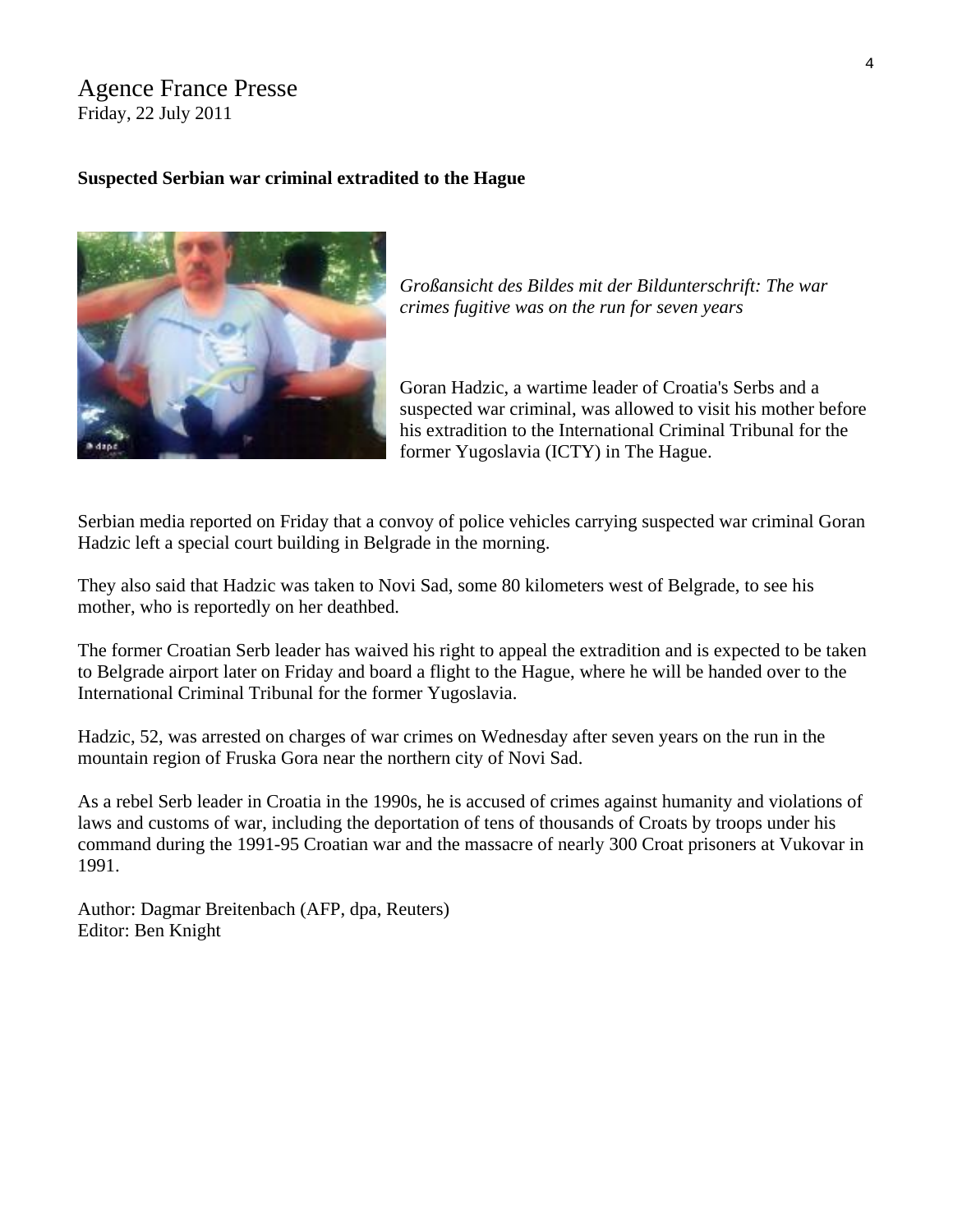## BBC Online Thursday, 21 July 2011

## **Ottawa seeks 'war criminals' hiding in Canada**



Public Safety Minister Vic Toews said the suspects should be tracked down and removed from Canada

Thirty fugitives wanted for war crimes or crimes against humanity are believed to be hiding in Canada, Prime Minister Stephen Harper's government has said.

The country's Border Services Agency website named

the suspects, appealing for the public's help to find them.

The fugitives are listed as having come from regions including the Middle East, Africa and Latin America.

Public Safety Minister Vic Toews said the suspects should be tracked down and removed from Canada.

The website said the wanted men came from Afghanistan, Algeria, Angola, El Salvador, Ghana, Guatemala, Haiti, Honduras, Iraq, Nigeria, Pakistan, Peru, the Democratic Republic of Congo, Somalia, Sri Lanka, Sudan and the former Yugoslavia.

The Border Services Agency did not indicate any specific charges against the suspects, but asked anyone with information about them to call a hotline.

On Wednesday, Immigration Minister Jason Kenney said Canada planned to revoke the citizenship of 1,800 people suspected of obtaining their status fraudulently.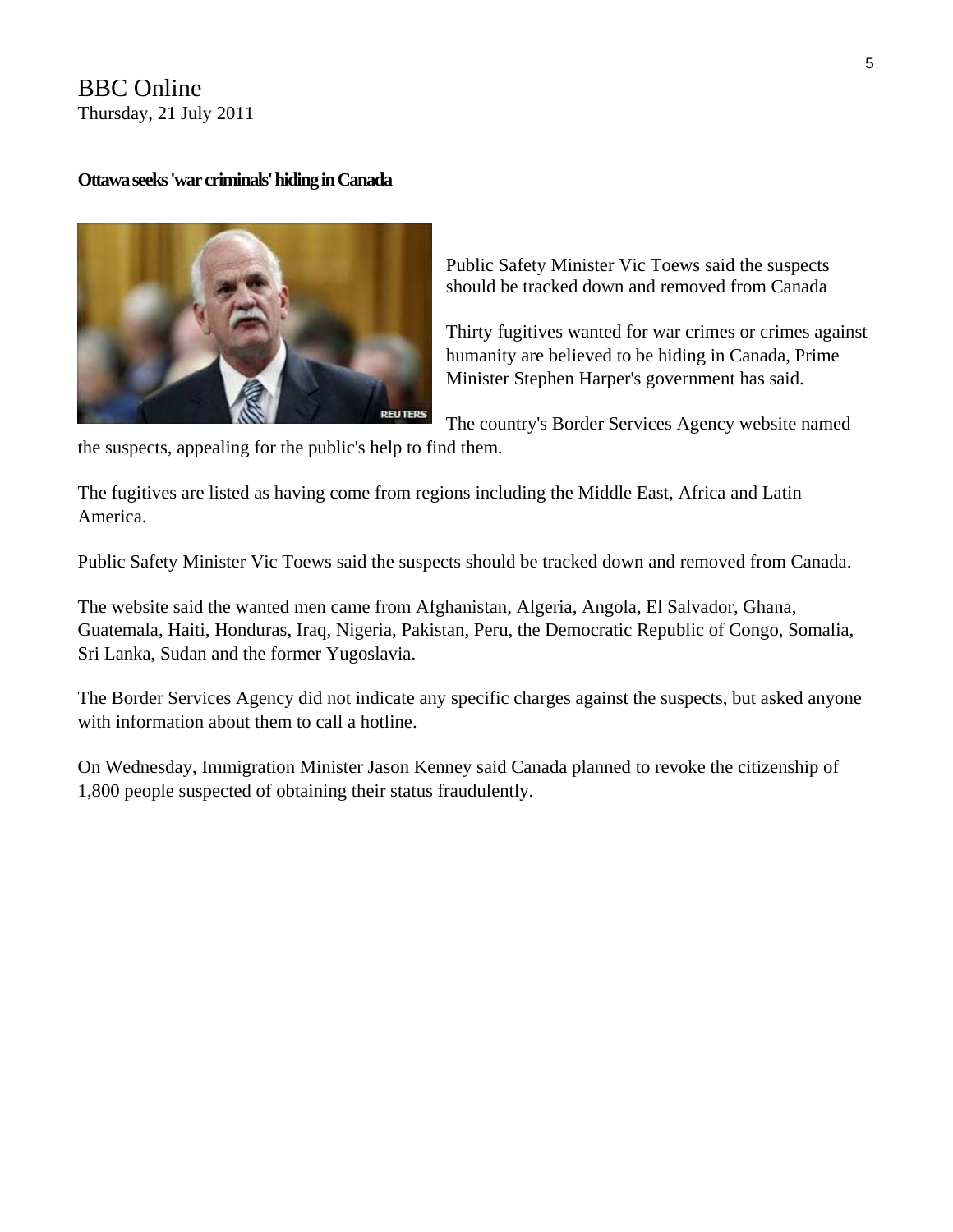## Voice of America Thursday, 21 July 2011

## **Lebanese Worry About Confrontation Over Hariri Tribunal**

Margaret Besheer | Beirut



*Photo: Reuters Visitors enter to pay their respect at the grave of Lebanon's assassinated former prime minister Rafik al-Hariri, in d owntown Beirut (File)* 

In Lebanon, the quest to find out who killed former Prime Minister Rafik Hariri has split the country into two political factions. One camp, known as March 14th, is

headed by Hariri's son Saad, and supports a U.N.-appointed tribunal, set up to probe the killing. The other, known as March 8th, is a Hezbollah-led coalition that heads the new government and opposes the court.

#### **Indictments, four arrest warrants**

Four sealed warrants were issued on June 30. The court did not publicly name the suspects, but Lebanese and other Arab media have reported their names. If the identifications are correct, all are members of Hezbollah, the Shi'ite political group backed by its own powerful militia, which forced the collapse of the pro-Western government of Saad Hariri in January.

Hezbollah's leader, Hassan Nasrallah, has been clear in his rejection of the Special Tribunal, saying it is an "American-Israeli court." Two days after the warrants were issued, he said Lebanese authorities would not be able to arrest the suspects "even in 300 years."

But Prime Minister Najib Mikati, a billionaire Sunni businessman who was backed by Hezbollah for the post, has been more ambiguous. He says his government will "respect" international resolutions as long as they do not threaten the country's peace and stability.

From the other side of the political divide, former Prime Minister Saad Hariri and his allies are calling for justice. In a recent televised interview, Hariri said if he was still in power, he would work to arrest and hand over the four suspects to the court.

This political jockeying has caused some Lebanese to worry the country could fall back into a civil war like the one that split it apart from 1975 to 1990.

Along West Beirut's seafront, not far from where Rafik Hariri was killed, Beirutis from a variety of backgrounds are out enjoying a summer evening.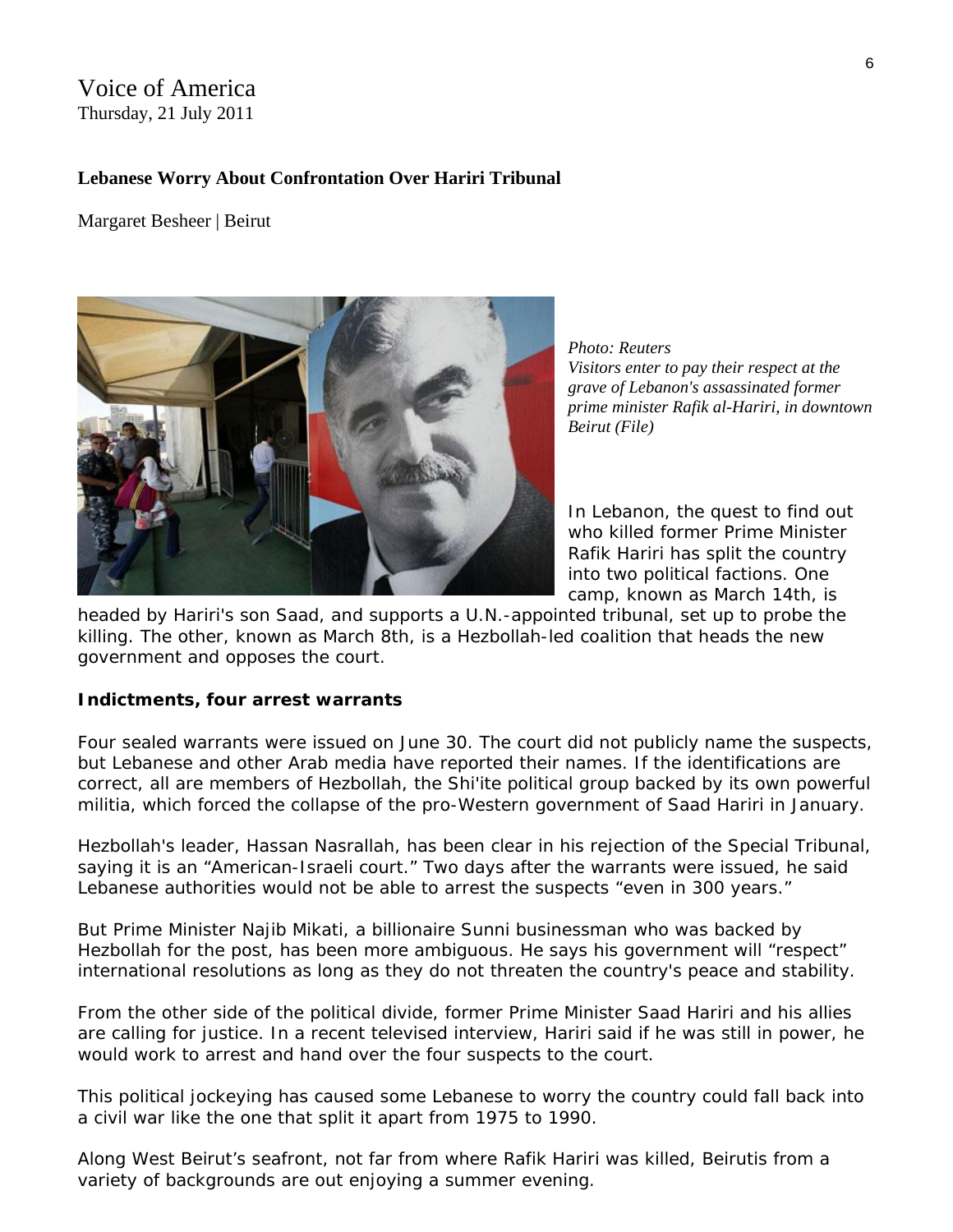Jamal, 52, a businessman in West Africa, says if the four suspects are innocent they should go to The Hague and clear their names. He worries what will happen if the trials do not go forward. "If not, I think it's going to be more and more political and there is going to be more explosions and more instability in the country, because of this. Because we have a group here, Hezbollah, it is very strong in the region right now," Jamal said. "Many things can happen with this kind of group."

Ihab, 31, a website developer, thinks the U.N.-backed court is politicized and not independent and cannot arrive at justice in the Hariri case, and this could lead to violence. "I believe it is more into political. It is unjust. Because so many things happened to accuse Hezbollah only, it is nonsense," Ihab stated.

## **Political divide**

Fatima and Rabab, both 25-year-old accountants, also worry the court is political. Fatima fidgets with her headscarf as she denounces the Tribunal as a tool of the Americans, British and Israelis. Her girlfriend nods in agreement. Fatima says the issue is only driving Lebanese apart from each other.

"The problem is that Lebanon is divided for two reasons: there are the people who want this decision and the people who do not want this decision, and it will reach us, I think, for a war," Fatima noted.

But American University in Beirut political science professor Hilal Khashan does not think the country is in danger of falling back into an armed conflict.

"I don't think the issue of the Tribunal will lead to further political instability in Lebanon. It certainly will never certainly lead to a Sunni-Shi'ite civil war. I think the situation in Lebanon is well under control. I don't believe the culprits associated with the assassination of Rafik Hariri will ever stand trial in person," he stated.

The court, which was established by a mandate from the U.N. Security Council, has given Lebanon's government 30 days to find and turn over the four suspects. If they are not handed over, the Tribunal could go ahead and hold trials in absentia. The matter could also be referred back to the Security Council. This would be awkward for Lebanon, which currently holds a non-permanent seat on the council.

Professor Khashan says he doubts the accused will ever stand trial at the Special Tribunal for Lebanon, also known as the STL. He offers a prediction of what Prime Minister Mikati will do.

"At the end of the 30-day period he is going to say, 'We did our best, they are unaccounted for.' And Lebanon can tell the STL that we did our part and look what we did," Khashan said.

But on the streets, Beirut residents do not think it will be so simple. Many say justice may happen eventually, but it may take years as in the case of the former Yugoslavia. They worry though, that in the meantime, the price could be very high.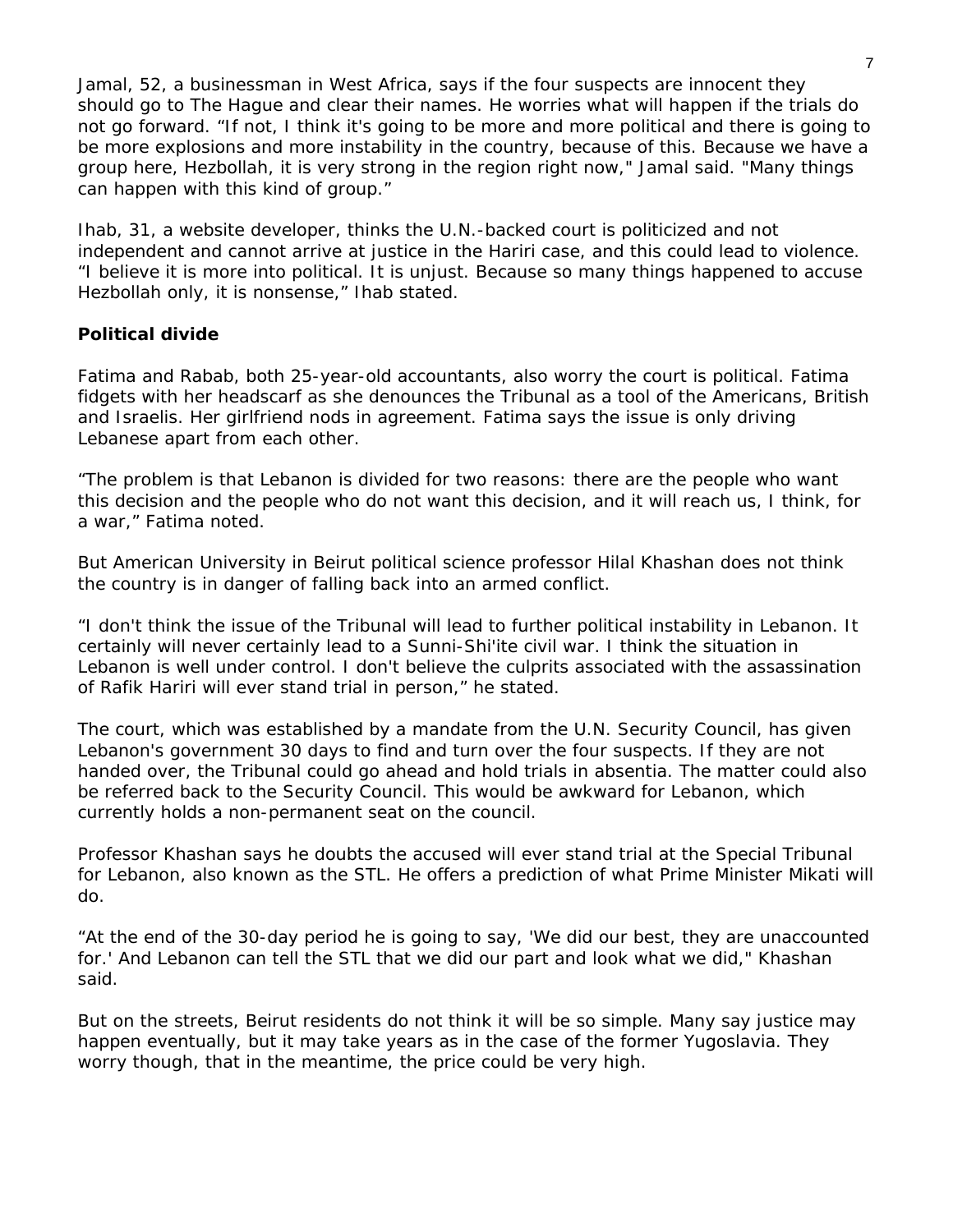## Media with Conscience Thursday, 21 July 2011

#### **[The Criminal Fraud of the ICC](http://mwcnews.net/focus/editorial/12259-icc.html)**

More than 50 years ago the United Nations began working towards the establishment of a permanent, International Criminal Court (ICC). **ACCESS** In the course of the 20th Century some 170 million ern mini Court

civilians were victims of war crimes, crimes against humanity, and genocide (See **Ref 1**). The devastation and carnage of WW2 created a universal feeling that enough is enough and the common pledge of "Never again!". The Nuremberg and Tokyo Tribunals were

established and the Geneva Conventions and the

International Treaty for the Renunciation of War were applied as a basis for prosecution of members of the German and Japanese governments and military for war crimes, crimes against humanity and the conduct of a war of aggression. Many of them were sentenced to death or to long prison terms. **Note**: There is nothing wrong with the law; it has been applied with lethal effect! In the closing decade of the  $20<sup>th</sup>$  Century efforts for the establishment of a permanent international court intensified involving the United Nations, governments, Non-Government Organisations and individuals. For example, in 1995 a Coalition of 25 NGOs established the Coalition for the ICC (CICC), which grew to include 450 organizations in only 2 years and began cooperating with the organisation of Like Minded Governments (LMG) in contributing to efforts to establish the court. Today the CICC includes over 2,500 organisations (See **Ref 2**). Efforts focussed on the holding of a Conference for the establishment of the

In 1998 a six-week Diplomatic Conference for an International Criminal Court, held in Rome and attended by delegates of more than 160 governments, concluded on July 17 with the signing of **the Rome Statute**; the founding treaty of the ICC. The agreement provided that the treaty would come into force with the 60th ratification by a member nation, which occurred on July 1st 2002, and that a review conference would be held seven years after the date of coming into force to consider any amendments to the Statute. The ICC Review Conference was held in Kampala, Uganda between 31 May and 11 June 2010.

#### **The Ideal International Criminal Court**

court.

Application of the principle of Universalism is fundamental to any notion of justice and is an essential principle that must apply to an International Criminal Court.

A system of justice that is not universal in its application is nothing more than a tool for the perpetration of injustice by those who exercise the power to determine the actions of the system and judgements of its courts.

The ancient concept of rule of law is to be distinguished from rule by law, according to **political science professor Li Shuguang**: "The difference....is that under the rule of law the law is preeminent and can serve as a check against the abuse of power. Under rule by law, the law can serve as a mere tool for a government that suppresses in a legalistic fashion." (See Wikipedia **Ref 3**).

The core elements of International Law have a long history of evolution and they address universally held concern over the capability that modern weaponry and other lethal technology delivers to state, and increasingly non-state, organisations to cause large scale death and suffering by Crimes Against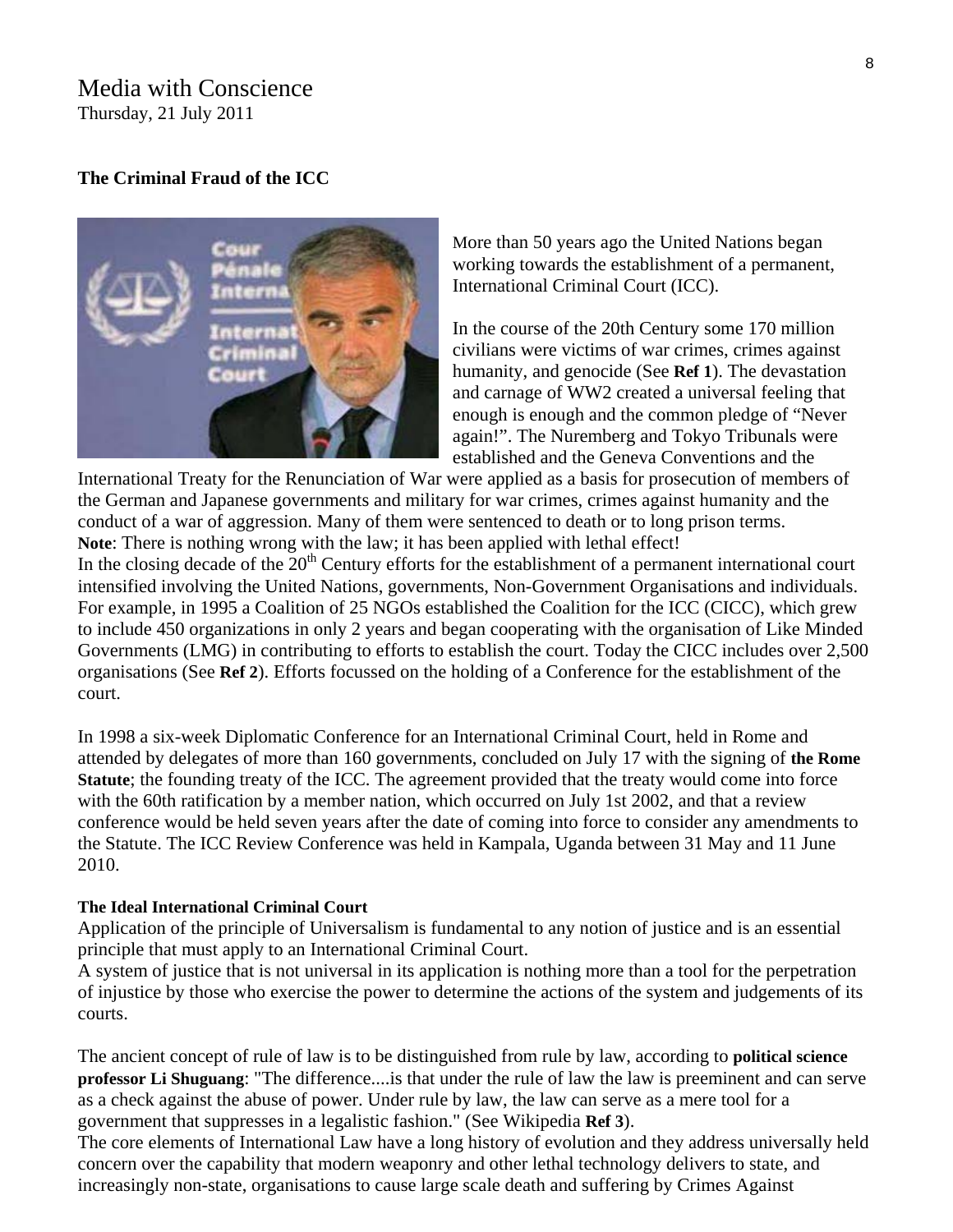Humanity, Genocide, War Crimes and the Crime of Aggression (the *supreme international crime differing only from other war crimes in that it contains within itself the accumulated evil of the whole*). It is reasonable therefore to expect that the ideal International Criminal Court should have unfettered jurisdiction over these core elements of International Law and without geographic restriction such as to allow that its reach should extend to prosecute those who commit crimes against international law wherever they are, wherever their crimes are committed and regardless of their country of citizenship. The court should have the power to access the services of law enforcement agencies and receive the cooperation of governments as required in their investigation of crimes and in bringing individuals charged with crimes before the court. The court should not be restricted by any amnesty agreements, exemptions or treaties of extradition.

While there are obvious practical and political considerations involved in achieving the establishment of an ICC all understand both the critical necessity of the court and the essential, immutable principles that are necessary and fundamental to the court. Politicisation of the establishment of the court and its jurisdiction can only serve to *impede* rather than encourage a broad political will to support it

## **Defining and Applying International Law**

At the Nuremberg and Tokyo tribunals numerous individuals were convicted on the basis of existing international law of war crimes, crimes against humanity and most notably, the planning, preparing, initiating or waging a war of aggression in violation of the General Treaty for the Renunciation of War. The Geneva Conventions had been long-established and, following WW1, were consolidated in 1928 in the International Treaty for the Renunciation of War [a.k.a. the Kellogg-Briand Pact] which was ratified by sixty three nations including Britain, America, France, Germany and Japan. The treaty outlawed recourse to war and required member states to settle disputes peacefully. This treaty is still in force. In the course of Nuremberg a set of seven Nuremburg Principles – The Universal Laws of War – were set down and in 1950 were adopted as universal statute war law by the United Nations General Assembly. Article Six explicitly specifies Crimes against peace (waging of a war of aggression), War crimes and Crimes against humanity.

In a stark failure of the UN and the world community, no action was taken to deal with genocides and war crimes that occurred in Cambodia, Argentina, East Timor, Uganda, Iraq and el Salvador in the post-WW2 years. However, in 1992 and 1994 the United Nations established new tribunals to prosecute individuals responsible for war crimes and genocide committed respectively in Yugoslavia and Rwanda. **Note**: There is nothing wrong with the law; but serious deficiencies in its application!

#### **The Rome Statute**

The Rome Statute (See **Ref 4**) establishes the ICC. Its Article 5 defines the crimes within the jurisdiction of the Court, these being "limited to the most serious crimes of concern to the international community as a whole", namely the following:

The crime of genocide;

Crimes against humanity;

War crimes;

The crime of aggression.

However, the Court's exercise of jurisdiction over the crime of aggression was deferred until such time as the crime of aggression could be defined and conditions established under which the Court would exercise this jurisdiction.

It seems an odd provision considering that people have already been convicted and hanged for the crime of aggression, especially given that the Nuremberg War Crimes Tribunal concluded that "*To initiate a war of aggression therefore, is not only an international crime, it is the supreme international crime differing only from other war crimes in that it contains within itself the accumulated evil of the whole*.". Also, as noted in the previous paragraph, the law concerning Crimes against peace has been established International Law since 1950.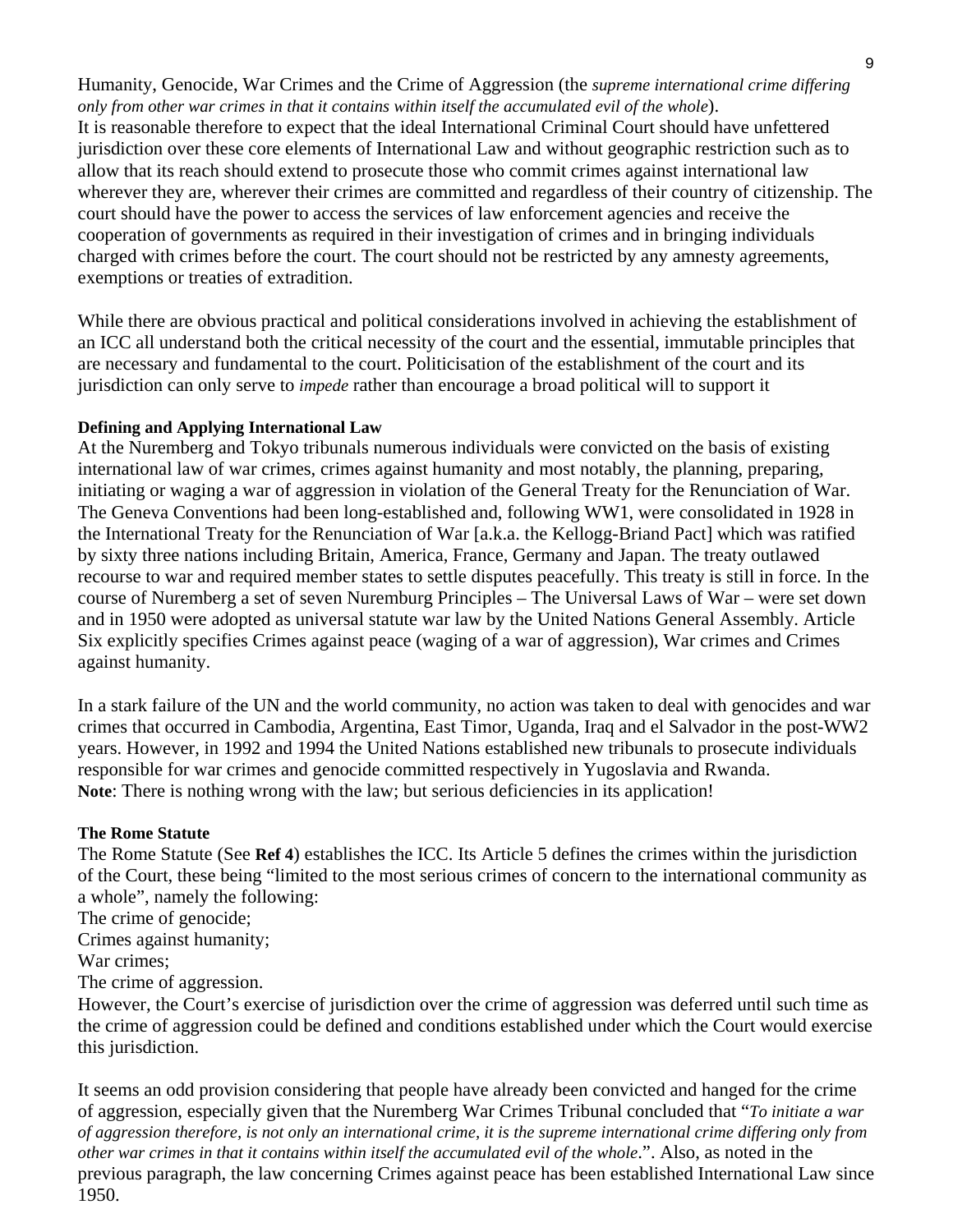#### **The United States and the Rome Statute**

When the Diplomatic Conference for an International Criminal Court concluded in Rome on July 17, 1998, 120 countries voted in favour of the treaty. While 21 countries abstained the United States was one of only 7 countries that voted against it, along with China, Libya, Iraq, Israel, Qatar, and Yemen. The United States sought a Security Council-controlled Court, at variance with most of the other countries of the world which felt that no country's citizens who are accused of war crimes or genocide should be exempt from the jurisdiction of a permanent international criminal court – **the principle of Universality**. **Justifying Exemption from the Law**

The American Society of International Law provides a statement of the US justification for seeking exemption from the jurisdiction of the court:

"…*the American position was that, as the world's greatest military and economic power, more than any other country the United States is expected to intervene to halt humanitarian catastrophes around the world. The United States' unique position renders U.S. personnel uniquely vulnerable to the potential jurisdiction of an international criminal court. In sum, the Administration feared that an independent ICC Prosecutor might single out U.S. military personnel and officials.*" (See **Ref 5**).

#### **Attempted Compromise**

Concessions to the United States' concerns resulted in a two-layered system of jurisdiction; one accommodating the US preference for cases of offences relevant to Chapter VII of the UN Charter to be referred to the Court by the Security Council, the other embodying the more broadly supported scheme provided for cases to be referred to the Court by individual countries or by the ICC Prosecutor. It was clear to all that the real power of the Court rested in the upper level since it provided for the imposition of binding obligations of compliance on all states, the other being much weaker because it provided no built in process for enforcement, relying instead on the cooperation of the parties to the statute.

#### **Further Demands for Protections from the Court**

While accepting these concessions the United States delegates demanded protection from the second level of the Court's jurisdiction also. Further concessions proposed by the United States were incorporated into the Court's Statute, as follows:

The ICC was empowered to prosecute cases only as a last resort if domestic authorities failed to do so, the Court being required to give prior notice of its intention and a Pre-Trial Chamber having authority to assess the veracity of a state's intention to prosecute.

The court is empowered only to prosecute cases where state policy or planned actions involved serious war crimes rather than crimes involving acts by individual personnel (the actions of "a few bad apples"). The ICC prosecutor can launch an investigation only with the approval of a Pre-Trial Chamber consisting of a panel of three judges.

The Security Council may vote to require postponement of an ICC investigation or case for up to twelve months, with option to seek further postponements.

Security Council authority is effectively extended, by these provisions, over the second level also. Yet while these concessions satisfied other major powers (Russia, France and the United Kingdom) the United States nevertheless voted against the Statute and remains, to the present date, a non-signatory to the Rome Statute of the ICC.

American lawyer and diplomat, David John Scheffer served as the first United States Ambassador-at-Large for War Crimes Issues, while addressing the Senate Committee on Foreign Relations gives the following insight to the official US attitude to its participation in the conference "*While we successfully defeated initiatives to empower the court with universal jurisdiction, a form of jurisdiction over non-party states was adopted by the conference despite our strenuous objections.*" (See **Ref 5**). In subsequent years, US opposition to the ICC has been explained as follows: The U.S. has refused to join the ICC because the ICC (allegedly):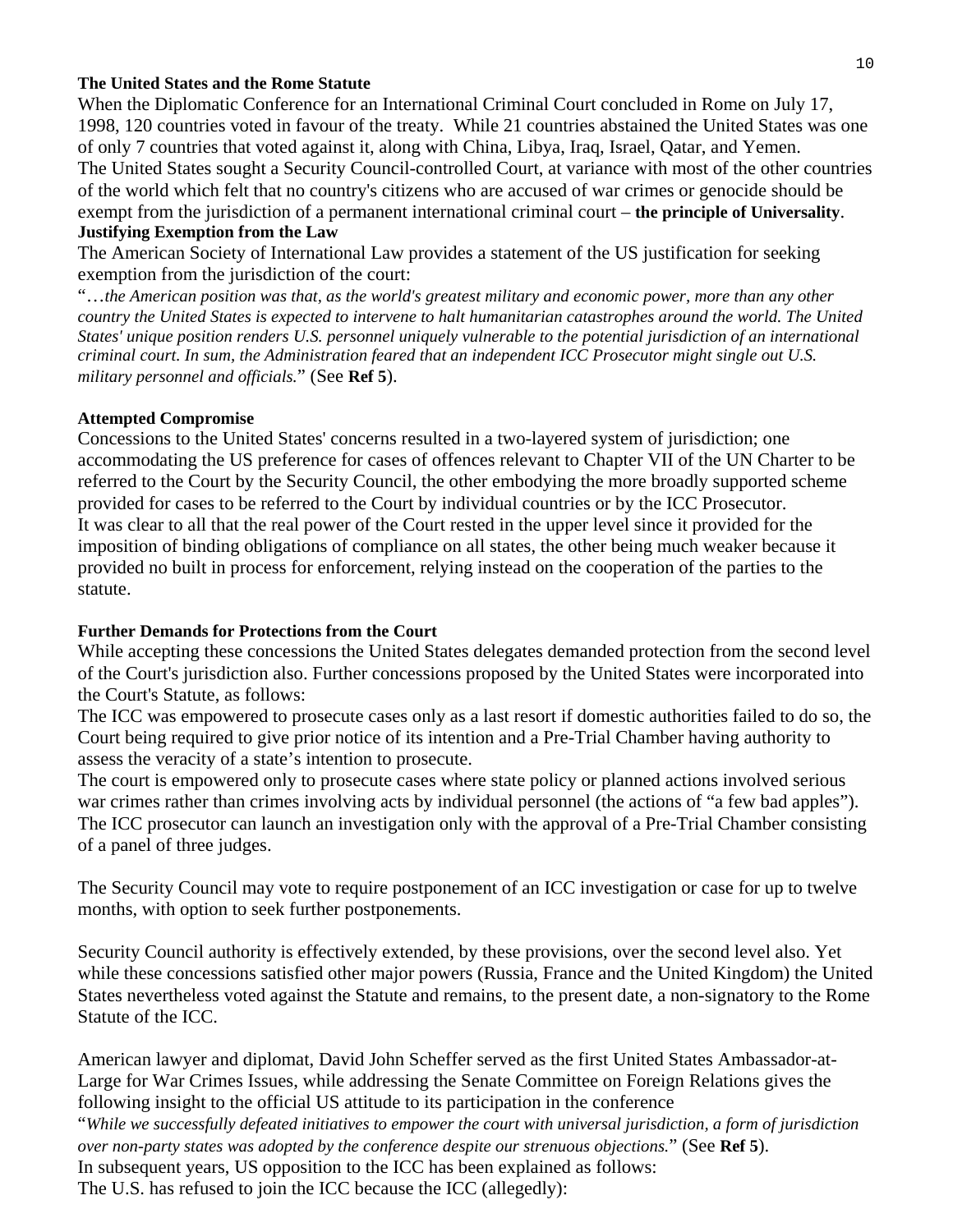lacks prudent safeguards against political manipulation, possesses sweeping authority without accountability to the U.N. Security Council, and Violates national sovereignty by claiming jurisdiction over the nationals and military personnel of non-party states in some circumstances. One could only agree the point about lacking "prudent safeguards against political manipulation" but these clearly arise from political manipulation of the process of *establishment* of the ICC and this manipulation has come principally from the US.

The expectation of "*accountability to the U.N. Security Council*" is roughly an International Law equivalent of demanding that a national judiciary be accountable to the executive of government. A similar argument applies to the point about "*violation of national sovereignty*" since it follows that a state that is signatory to the UN Charter but not the ICC exists under the banner of International Law but is exempt from its enforcement.

Richard Dicker of Human Rights Watch has responded to Scheffer's argument that the statute is "overreaching" because it violates national sovereignty saying that "*To begin with, it does not 'bind' non-States Parties or impose upon them any novel obligations under international law. What it does do, is permit the ICC to exercise jurisdiction over the nationals of non-States Parties where there is a reasonable basis to believe they have committed the most serious international crimes. There is nothing novel about such a result. The core crimes in the ICC treaty are crimes of universal jurisdiction-that is, they are so universally condemned, that any nation in the world has the authority to exercise jurisdiction over suspects and perpetrators, without the consent of that individual's state of nationality*.".

## **Participation in Bad Faith**

The US government clearly participated in the Rome Conference in bad faith. Far from contributing constructively to the purposes of the conference (the establishment of a permanent court to enforce the core elements of international law, thereby affording protection of humanity at large from the most pernicious of international crimes - Crimes against humanity, genocide, war crimes and crimes against peace) the United states has sabotaged the efforts of all other parties with a single-minded purpose of serving the usual US government preoccupation – **American interests**.

#### **The Review Conference**

The original statute provided for a review conference to be held seven years after the date of coming into force to consider any amendments to the Statute. That conference took place in Kampala, Uganda in May/June 2010. A principal objective of the conference was to define the Crime of Aggression. A statement of the definition agreed to can be found on the CICC website and is as follows:

"*For the purpose of the statute, 'crime of aggression' means the planning, preparation, initiation or execution, by a person in a position effectively to exercise control over or to direct the political or military action of a state, of an act of aggression which, by its character, gravity and scale, constitutes a manifest violation of the character of the United Nations, [an act of aggression being defined as] the use of armed force by one State against another State without the justification of self-defence or authorization by the Security Council. The definition of the act of aggression, as well as the actions qualifying as acts of aggression contained in the amendments (for example invasion by armed forces, bombardment and blockade), are influenced by the UN General Assembly Resolution 3314 (XXIX) of 14 December 1974*" (See **Ref 6**).

However, despite the establishment of a definition of aggression, it was agreed to defer a decision about activating the Court's jurisdiction over the Crime of Aggression until sometime after 1 Jan 2017. The conference was unsuccessful in deleting clause 124 of the statute, which provides for states to exempt themselves from the court's jurisdiction for up to seven years after ratification. However, the Belgian delegates successfully advanced a motion to extend the list of outlawed weapons.

## **The United States and the Review Conference**

In the course of efforts for the establishment of an ICC, aside from the Conferences of Rome and Kampala a series of Sessions of the ICC *Assembly of States Parties* were held. The US was first represented at the eighth of these, held in New York in Nov 2009; this being the result of the emerging Obama policy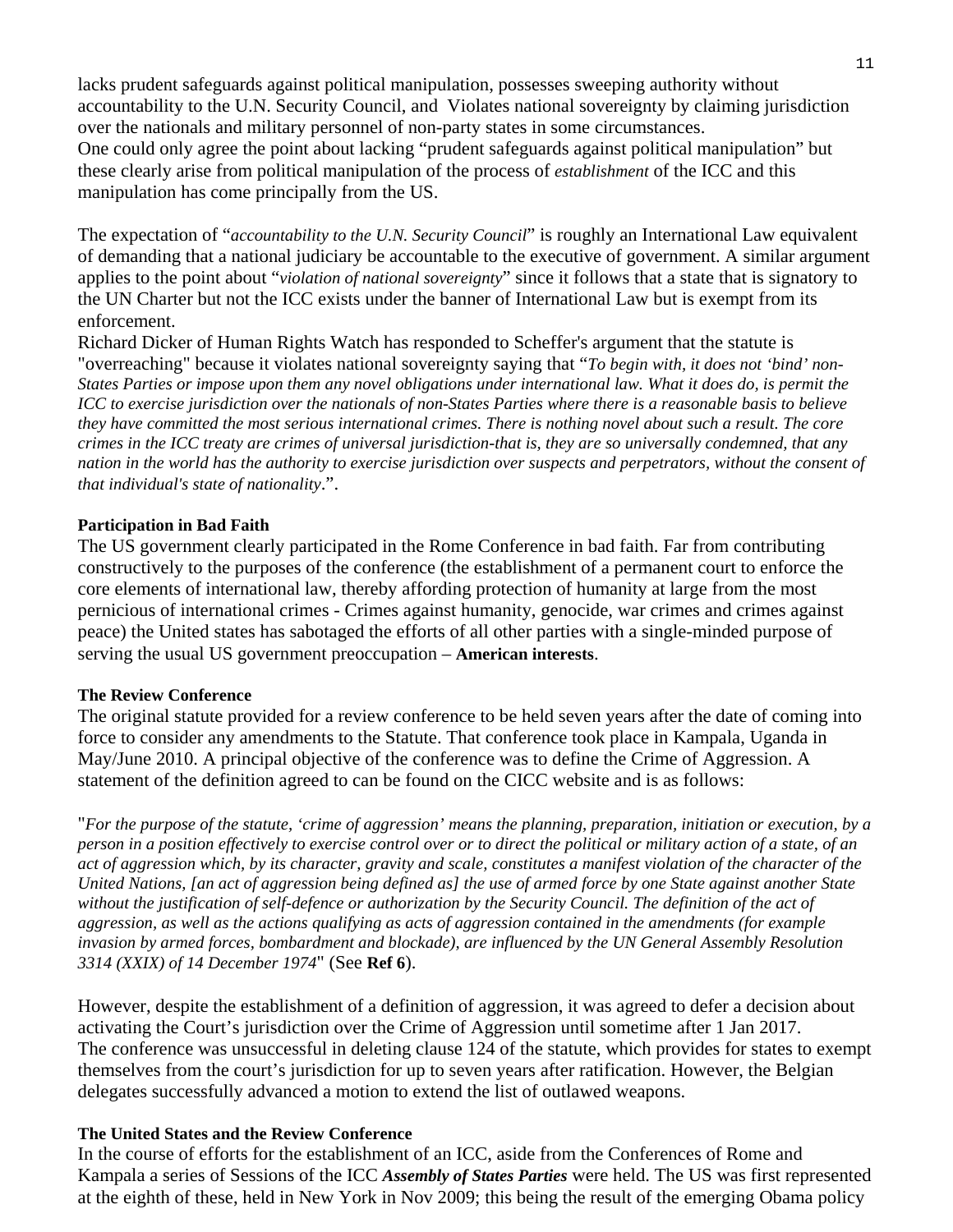of "*Principled Engagement*". Like most of the other Obama rhetoric this high-sounding title disguises an insidious intent, as revealed by Harold Koh, the US representative to the assembly and Legal Adviser to the U.S. Department of State (See **Ref 8**); "…*we have attended these meetings as an observer. Our goal in November was to listen and learn, and by listening to gain a better understanding of the issues being considered by the ASP and of the workings of the International Criminal Court*". Again, high sounding rhetoric, but it's clear from practical outcomes that the purpose in gaining that "understanding" was to more effectively thwart the ICC, not to promote it.

In a lengthy setting out of the US position prior to the ICC Review Conference Koh talks of "*our historic commitment to the cause of international justice*", the US role "*as one of the vigorous supporters of the work of the ad hoc tribunals*" and *"… with other States to ensure accountability on behalf of victims of such crimes"* and asserts that the US is motivated in looking for *"ways that the U.S. can, consistent with U.S. law, assist the ICC in fulfilling its historic charge of providing justice to those who have endured crimes of epic savagery and scope."***.**  Following all this high-sounding rhetoric he set out the US key argument as follows:

*"But as for the second agenda item, the definition of the crime of aggression, the United States has a number of serious concerns and questions*. *The crime of aggression, which is a jus ad bellum crime based on acts committed by the state, fundamentally differs from the other three crimes under the Court's jurisdiction—genocide, war crimes, and crimes against humanity—which are jus in bello crimes directed against particular individuals. In particular, we are concerned that adopting a definition of aggression at this point in the court's history could divert the ICC from its core mission, and potentially politicize and weaken this young institution. "*

The crime of aggression, as he says, is a *Jus ad bellum* crime (Latin for "right to wage war") and is founded on violation of criteria that should be consulted before engaging in war and fundamentally differs from the other three crimes under the Court's jurisdiction—genocide, war crimes, and crimes against humanity—, which, as he says are *Jus in bello* crimes (Latin for "justice in war), concerned with whether a war is conducted justly (regardless of whether the initiation of hostilities was just).

What Koh alludes to but avoids explicitly stating is that the *Jus ad bellum* crime pertains to leadership who plan and initiate the war, not the "few bad apples" who fail to act morally and legally in the course of its conduct.

The essential threat being posed by the US here (via Koh) is that the superpower will remain hostile to the Court. His deliberately vague and abstract references to diversion from "*its core mission*" or to "*politicize and weaken this young institution"* serve simply as a veil to the obvious meaning that is driven home by a series of rhetorical questions put by Koh:

"*Would adding at this time a crime that would run against heads of state and senior leaders enhance or obstruct the prospects for state cooperation with the Court?* 

Certainly the latter in the case of the United States, the one state principally engaged in wars of aggression, or supporting those of its client states such as Israel and Sri Lanka.

*Will moving to adopt this highly politicized crime at a time when there is genuine disagreement on such issues enhance the prospects for universal adherence to the Rome Statute?* 

We will be a long time waiting for the United States to sign and much longer to ratify, yet by far the majority of the rest of the world has both signed and ratified. Just who is Koh referring to as the exception to "*universal*"? The United States, of course!

When the United States is a state party the rest of the recalcitrants will follow.

*What outcome in Kampala will truly strengthen the Court at this critical moment in its history?* ".

Clearly, the best outcome would be serious, signed-up, in-good-faith participation by United States and immediate jurisdiction over the crime of aggression, but it's clear this is not the conclusion Koh intended. The vast majority of heads of state of countries represented at the Rome Conference were less concerned with being victims of ICC prosecutions for crimes of aggression than they were about being victims of crimes of aggression; that's why there was a push for an ICC in the first place. The United States' threat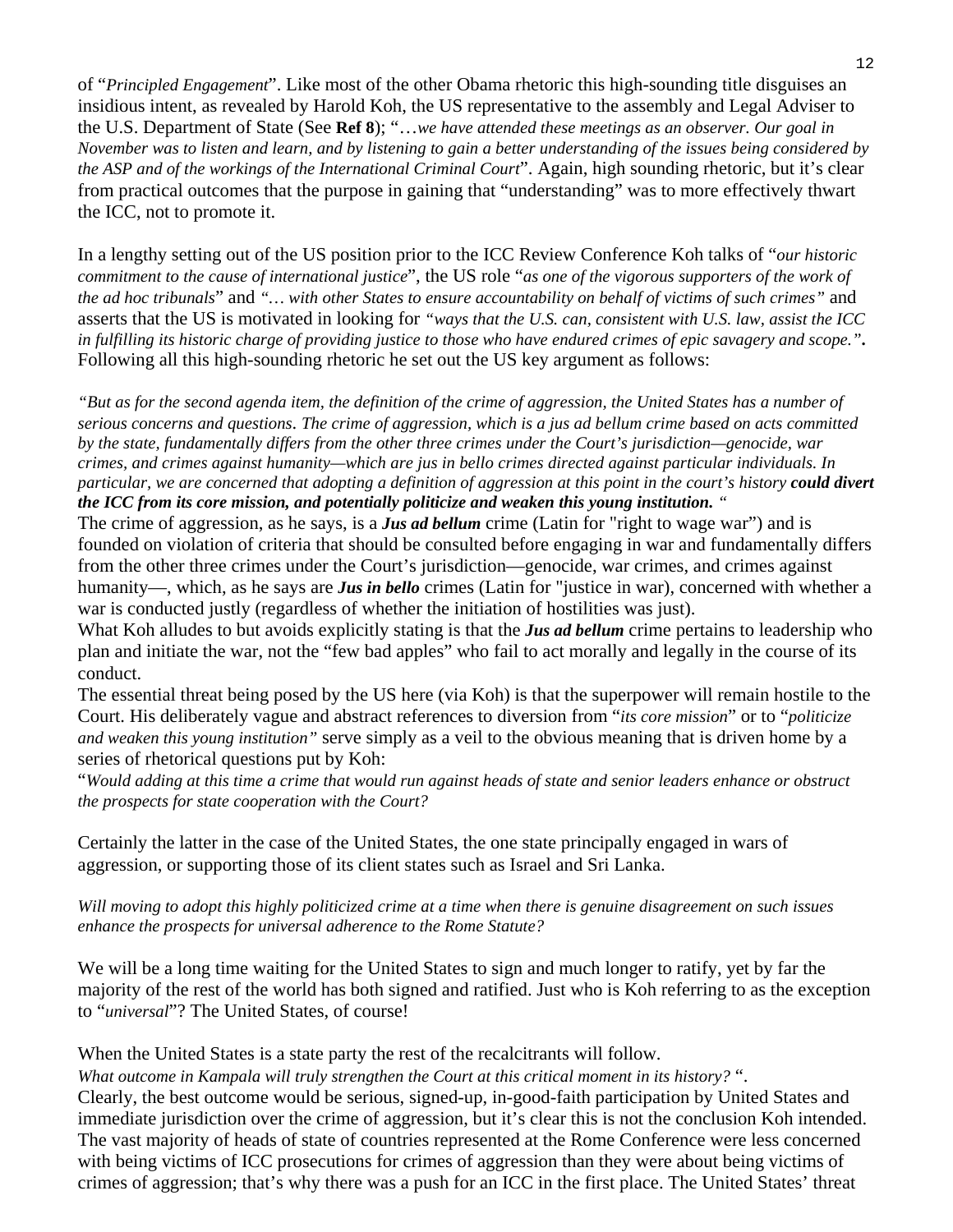to sabotage the ICC in the event it did not emerge as a "lame duck" institution that serves "American interests" amounts to a betrayal of these aspirations, of all the hopes of humanity for ending the destruction, suffering and lethal violence of war, no less than it is a smirk on the face of all the United States' empty rhetoric delivered by people like Koh and Obama.

## **The United States and International Law**

Leading American intellectual Noam Chomsky has stated on numerous occasions that "*If International Law and the Nuremberg Principles were applied every president of the United States since Eisenhower would be hanged for War Crimes*".

The United States' case for exemption from International Law – flawed at the outset, because there *is* no case for exemption – rests on its presumption to the role of "world policeman", a presumption entirely founded on a monopoly over capacity for military violence and having no substance in morality or integrity. The world needs a united stand against this. If there is indeed a need for a "world policeman" the United States, as a world citizen is clearly unfit for the job. **School of the Americas (SOA)** 

The SOA is probably the single most prominent black spot on the character of the United States as a world state citizen. Initially established in Panama in 1946 and expelled from Panama in 1984 it was described by former Panamanian President, Jorge Illueca, as the "*biggest base for destabilization in Latin America*." The SOA has been historically dubbed the "School of Assassins" and is reputed to have left a trail of blood and suffering in every country where its graduates have returned. (See **Ref 18**). President Salvador Allende of Chile was murdered – with his family – by American planes in 1973 for no other reason than he was a Socialist and therefore posed a threat to American interests. The Pinochet regime that succeeded him did so by the violence of a military trained and indoctrinated by the US School of the Americas; a brutal dictatorship that tortured to death over 30,000 Chileans in the most obscene ways.

In 2009 Honduran President Zelaya was ousted by a military coup. While the coup against Zelaya was precipitated by his refusal to comply with court injunctions this must be seen in the context that the Honduran judiciary is deeply politicized. The coup was immediately condemned by the Organisation of American states, which suspended Honduran membership invoking article 21 of the Inter-American Democratic Charter. It was also condemned by the United Nations and the European Union and the governments of over 30 countries issued statements condemning the coup. However, Israel immediately recognised the new government and the United States equivocated and fell short of identifying the military action as a coup, much less condemning it.

The Honduran military's chief lawyer and participant in the coup, Colonel Herberth Bayardo Inestroza Membreño, made public statements regarding the removal of Zelaya. According to Wikipedia, Colonel Inestroza commented that Zelaya's allegiance to Hugo Chávez was "*hard to stomach*" and that "*It would be difficult for us, with our training, to have a relationship with a leftist government. That's impossible. I personally would have retired, because my thinking, my principles, would not have allowed me to participate in that.*" When Colonel Inestroza refers to "*with our training*" it is clear he means – at the School of the Americas, of which he was a graduate (See **Ref 17**).

## **Global Violent Crime**

William Blum (See **Ref 11**) is the author of two excellent books, *Rogue State* and *Killing Hope* which catalogue how the United States, since WW2 has attempted to overthrow more than 50 foreign governments (most of them democratically elected), interfered in democratic elections in at least 30 countries, waged war in some 30 countries, attempted to assassinate more than 50 foreign leaders, dropped bombs on the people of some 30 countries and suppressed dozens of populist and nationalist movements in every corner of the world. In an April 2010 article (See **Ref 12**) he had this to say about the US government attitude to the ICC: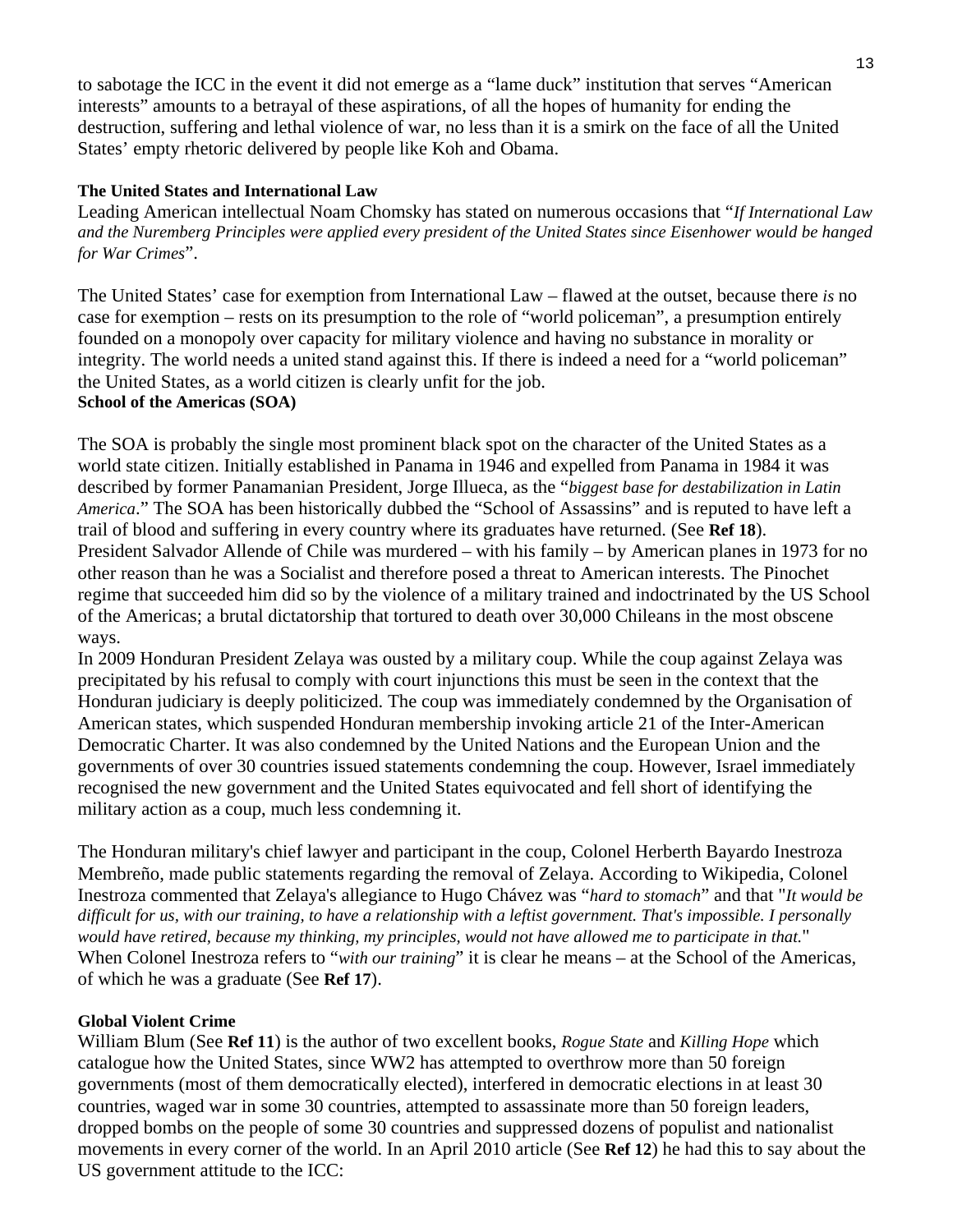"From the very beginning, the United States was opposed to joining the ICC, and has never ratified it, because of the alleged danger of the Court using its powers to 'frivolously' indict Americans. So concerned about indictments were the American powers-that-be that the US went around the world using threats and bribes against countries to induce them to sign agreements pledging not to transfer to the Court US nationals accused of committing war crimes abroad. Just over 100 governments so far have succumbed to the pressure and signed an agreement. In 2002, Congress, under the Bush administration, passed the 'American Service Members Protection Act', which called for 'all means necessary and appropriate to bring about the release of any US or allied personnel being detained or imprisoned by ... the International Criminal Court.' In the Netherlands it's widely and derisively known as the 'Invasion of The Hague Act'. The law is still on the books. Though American officials have often spoken of 'frivolous' indictments — politically motivated prosecutions against US soldiers, civilian military contractors, and former officials — it's safe to say that what really worries them are 'serious' indictments based on actual events".

It doesn't take long, when examining the record of the United States, to conclude that the United States is not a fit state citizen for the role of "world policeman". If there were any integrity to the United States' notion of the concept then the United States' concern about *'frivolous' indictments* could easily have been dealt with in an honourable and honest way by declaring exempt from ICC prosecution for the crime of aggression all parties involved in any interventions called for by the UN Security Council *and* having endorsement of a General Assembly Resolution. The effective neuter of the ICC on these ostensible grounds, absent protection for the "*world policeman*", is merely a Machiavellian approach to the service of "American interests", setting the United States and its imperial empire above the law.

The use of torture, measures such as water-boarding, by the CIA under the Bush administration is a criminal act in International Law as defined in the Geneva Conventions. While the US Department of Justice under the Bush Administration sought to provide legal cover the hoped-for prosecutions under the Obama Administration of "Change" have been disappointed by open commitments not to prosecute. Amnesty International has the following to say on the matter:

The release of the memorandums, written in the US Department of Justice in 2002 and 2005 to provide legal cover to the Central Intelligence Agency (CIA) to use "enhanced" interrogation techniques in its secret detention program, is welcome. Amnesty International has long called for all such documents to be published.

However, accompanying statements issued by President Barack Obama and Attorney General Eric Holder, effectively conferring impunity for acts of torture – crimes under international law, are incompatible with the USA's international legal obligation to bring perpetrators to justice" (See **Ref 13**). After the United States' deliberate destruction of Iraq's civilian infrastructure during the first Gulf War the United States government called for, maintained and cynically manipulated sanctions which prevented the restoration of treatment of water supplies and sewage resulting in 12 years of outbreaks of diseases mainly affecting children while the denial of medical supplies, under the sanctions, accentuated the problem and an estimated 500,000 children died unnecessarily. Then Secretary of State Madeline Albright publicly stated she considered the price to be "worth it". The behaviour of the United States in this sequence of events reflects not only a disregard for International Law but a willingness to cynically, callously and ruthlessly manipulate the institutions established to maintain it in the service of the only thing that some Americans hold sacred – American interests (See **Ref 19**).

The people who dictate US foreign policy clearly have no interest in International Law and Order or its institutions. Their interest in these institutions is no different to their interest in the UN Charter in general and the United States' principal domestic institution - its constitution; both are cynically manipulated or disregarded at will. An International legal system devised by the US foreign policy dictators would inevitably provide the final keystone of the American Empire - a global system of **rule by law**.